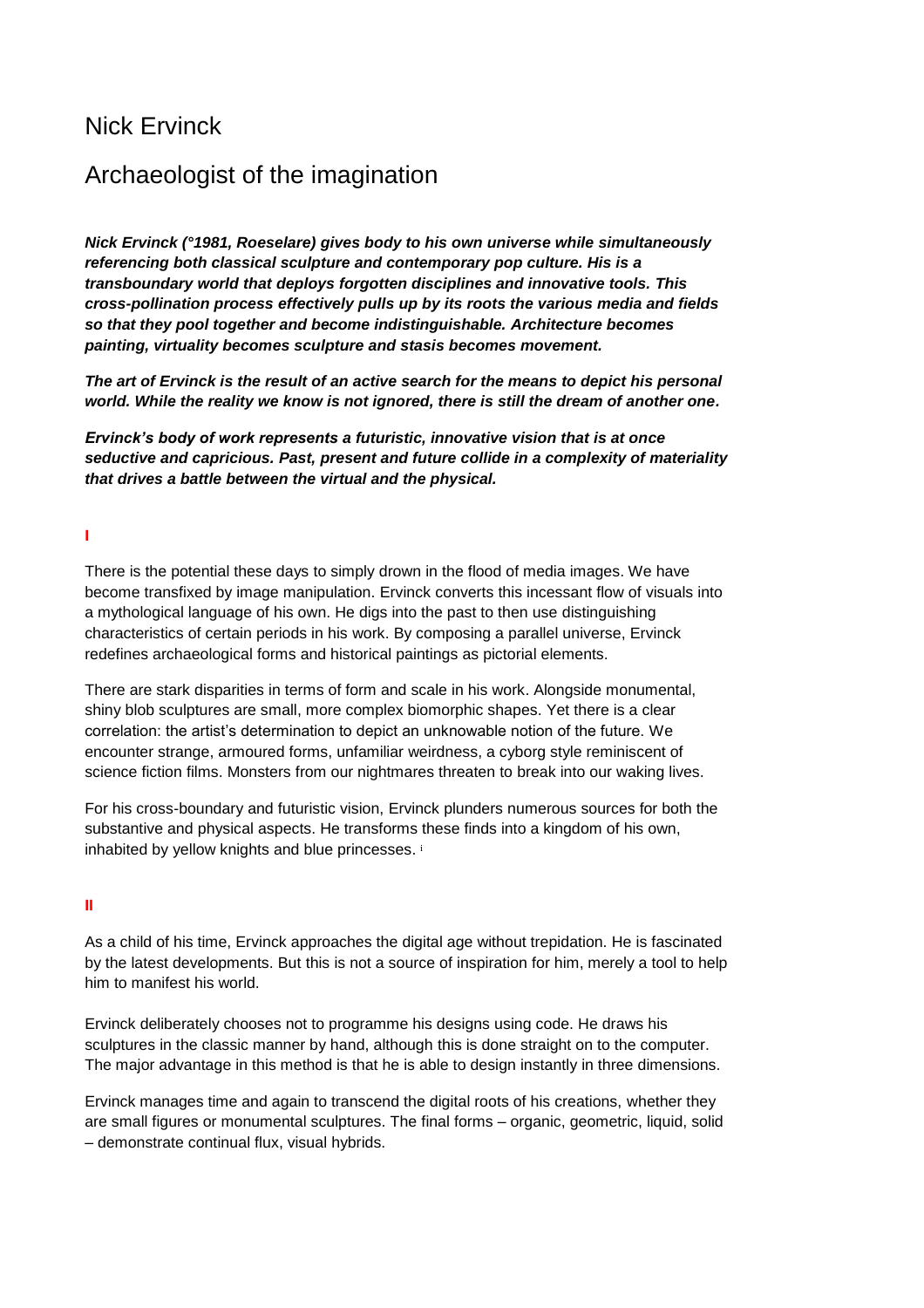The 3D design process creates a different perspective on the evolution of a sculpture than is provided by the classic process of sculpting. Ervinck repeatedly pushes the boundaries of both sculpture and digital media. Where Michelangelo created space for his sculptures by cutting, chiselling and carving away the excess material, the digital sculptor does the opposite. Since his designs are drawn directly in 3D, Ervinck builds his sculptures in virtual building blocks. The form is not "liberated" from the material but created in a digital drawing process.

Ervinck seeks to push this to the extreme. He is obsessive in his desire to advance his designs, sketching and re-sketching them until he arrives at forms that he no longer feels capable of perfecting. This visionary distillation process can mean over a thousand hours of drawing for one sculpture. But it is precisely this search for the essence and simplicity of an object that drives Ervinck to new heights.

By means of this artistic practice, the artist wishes to be part of the debate about what is possible, plausible or likely.

## **III**

To Ervinck, art history represents the constant dynamic between action and reaction from within to without and vice versa. His work is a response to a diverse and illustrious sculpture legacy. There are clear references to Henry Moore and hints of Barbara Hepworth, Hans Arp and Georges Vantongerloo. Ervinck also draws inspiration from the famous sculpting techniques of Michelangelo. Furthermore, his work shows unequivocal influences from science fiction, architecture, oriental Zen gardens and pop culture. The artist moves seamlessly between "high" and "low" art. He demonstrates that the different art forms no longer need be compartmentalised. His entire oeuvre is the result of a synergy between disparate materials and media.

Ervinck is not a slave to art history. He manipulates and isolates elements in order to create his own visual language; filters information from the work of predecessors to then develop his own principles. His work reflects futurism through its search for constant movement. At the same time, he includes aspects of gothic, baroque, romantic and surrealist art.

Henry Moore's discovery of the hole in sculpture is for Ervinck one of the most significant turning points in the history of sculpture. By deliberately forming a cavity, the backdrop, the surrounding landscape, suddenly plays an active role. This created a new code of conduct that entailed a new visual idiom. Ervinck employs this idiom in his blob sculptures. They play tricks on the eye. The viewer feels the need to approach the sculptures, disappear into the cavities and to touch them in order to "see" them.

Making art signifies integrating oneself into the world of concrete action, of doing what others cannot. For Ervinck, it is not enough to sketch and develop concepts. As an artist, he feels the need to lift sculpture to a new level by employing the processes he invented himself.

#### **IV**

Ervinck's abstract, alien-like creations are the result of an amalgamation of the substantive roots with new technologies and the continual investigation and purification of line and form. The artist draws in elements from a huge visual arsenal and blends them together to concoct new forms.

The sculptures possess aesthetic values within their own dynamic and freedom. They offer an amusing look at who we are.